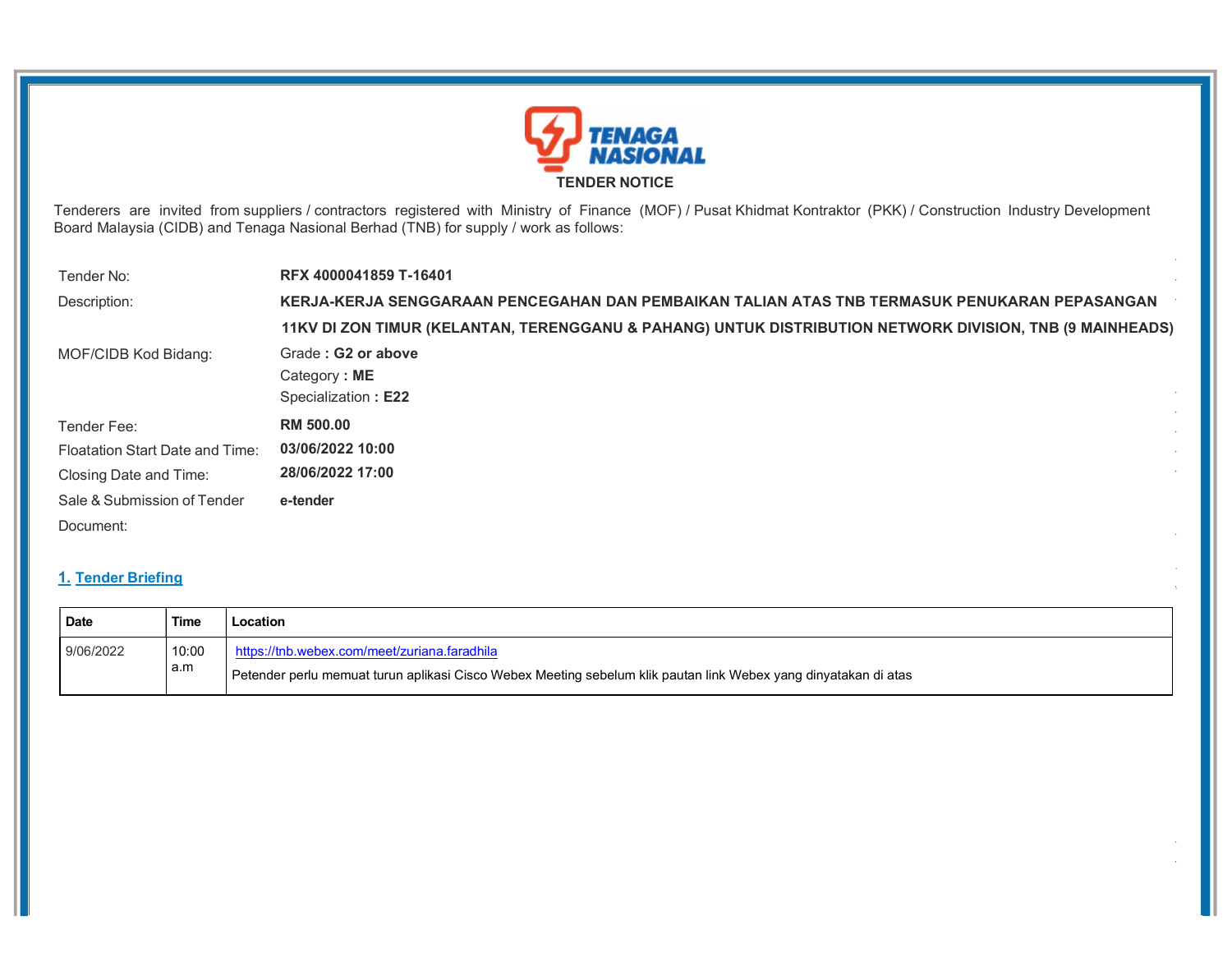## 2. Site Visit

| <b>Date</b> | <b>Time</b> | Location                                                     |
|-------------|-------------|--------------------------------------------------------------|
| 13/06/2022  | 10.00 a.m   | TNB Temerloh (MHD 8 & MHD 9)                                 |
|             |             | Contact Person: Mohd Shafanizam Bin Md Saad (013-7319852)    |
| 16/06/2022  | 10.00 a.m   | TNB Jerantut (MHD 6 & 7)                                     |
|             |             | Contact Person: Nur Halawati Binti Mohamad (0179885046)      |
| 19/06/2022  | 10.00 a.m   | TNB Dungun (MHD 5)                                           |
|             |             | Contact Person: Mat Rahim Rashdi (0196661066)                |
| 20/06/2022  | 10.00 a.m   | TNB Kuala Berang (MHD 4)                                     |
|             |             | Contact Person: Mat Rahim Rashdi (0196661066)                |
| 21/06/2022  | 10.00 a.m   | TNB Kota Bharu (MHD 1)                                       |
|             |             | Contact Person: Mohd Syahmin bin Mohamed Othman (0129815411) |
| 22/06/2022  | 10.00 a.m   | TNB Tanah Merah (MHD 2)                                      |
|             |             | Contact Person: Mohd Syahmin bin Mohamed Othman (0129815411) |
| 23/06/2022  | 10.00 a.m   | TNB Gua Musang (MHD 3)                                       |
|             |             | Contact Person: Mohd Syahmin bin Mohamed Othman (0129815411) |

### 3. Contact info for General / Document Enquiries

Nama: Siti Zuriana Faradhila binti Othman Emel : zuriana.faradhila@tnb.com.my

### 4. Contact info for Technical / Specification Enquiries

Name: Mohamad Azli Mohammed Azmi Email: azlim@tnb.com.my

### 5. Term & Conditions

seperti yang dinyatakan di dalam tender dokumen / Please refer tender document for detail & complete mandatory criteria

Notice of e-Tender Requirement: